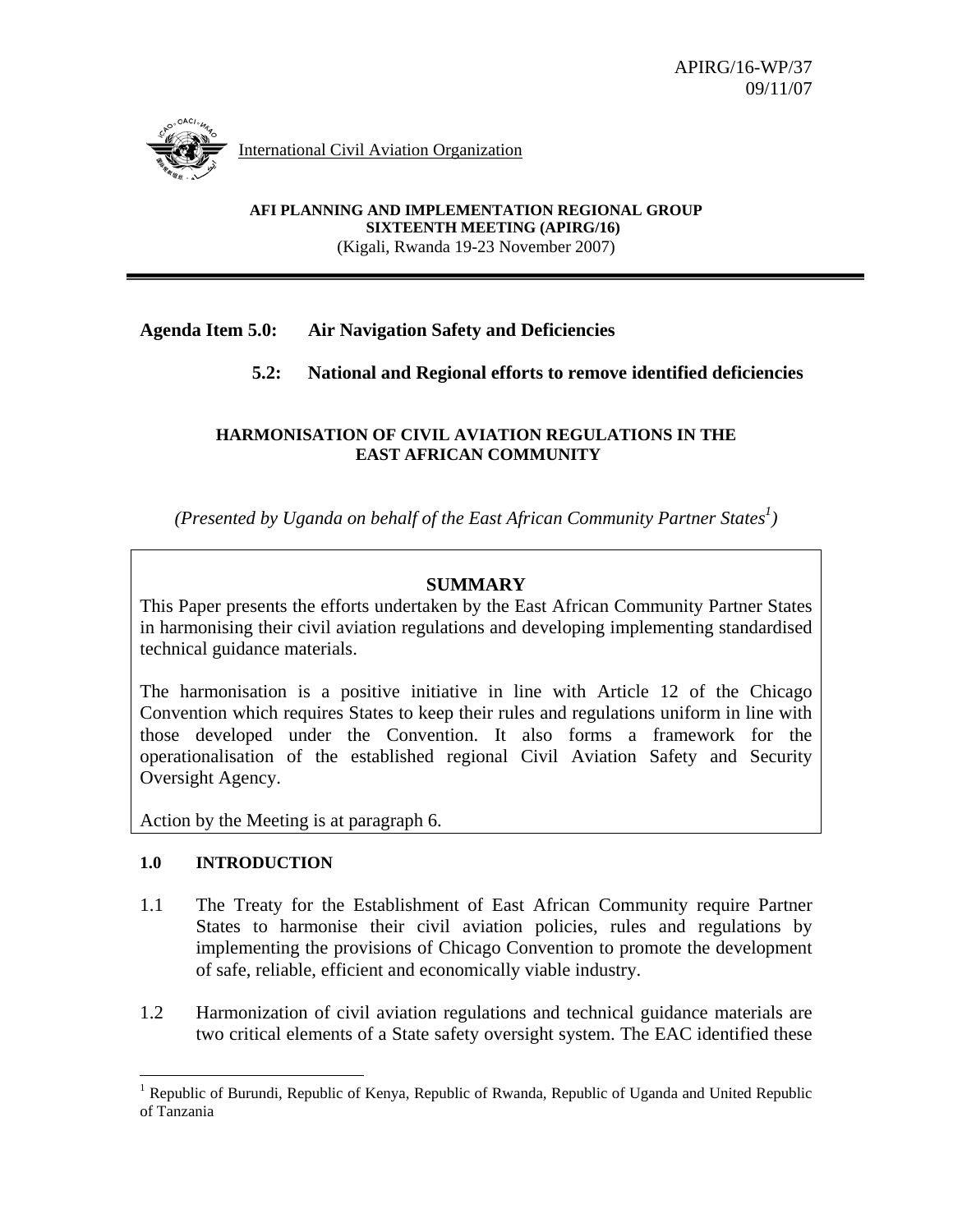two critical elements as important to support the intended establishment of the regional safety and security oversight system.

1.3 This Paper details the achievements and the ongoing efforts in the EAC Partner States in the harmonisation of civil aviation regulations and development of operational technical guidance material.

### **2.0 DEVELOPMENT PROCESS**

## **2.1 Safety Regulations**

- 2.1.1 The East African Community Civil Aviation Safety Project designed for the Community by the International Civil Aviation Organisation (ICAO) in 1999 included the harmonisation of legislative and regulatory requirements meeting the ICAO Standards and Recommended Practices.
- 2.1.2 The harmonisation process for the civil aviation regulations in the founder Partner States commenced in 2003 following the discontinuation of the study Project and the successful learning mission to the Central American Civil Aviation Safety Agency (ACSA) in Costa Rica financed by the Department of Transportation of the United States of America.
- 2.1.3 In August 2004 the Heads of Civil Aviation and Airports Authorities established a Team of Experts to harmonise the civil aviation safety regulations. In particular this Team was to review the three founder Partner States regulations to conform with ICAO Annexes 1, 6 and 8 Standards and Recommended Practices (SARPs).
- 2.1.4 The process of the review and harmonisation of civil aviation Safety Regulations included stakeholders' consultations in each Partner States as well as a regional consultation held in Arusha at the EAC headquarters.
- 2.1.5 At the end of the exercise the region Regulations were developed and promulgated in the Partner States between November 2006 and March 2007 and were conforming with the international Standards and Recommended Practices in Annexes 1 (Personnel Licensing), 2 (Rules of the Air), 6 (Operation of Aircraft), 7 (Aircraft Nationality and Registration Marks), 8 (Airworthiness of Aircraft), 16 (Environment Protection) and 18 (the Safe Transport of Dangerous Goods by Air).
- 2.1.6 The most important part of the exercise was to ensure that the Regulations resulting from the exercise is aligned to the legislative system and structure of the Partner States. It was also important to come up with regulations and operational procedures consistent with the aviation environment in East African region.
- 2.1.7 At the conclusion of the exercise, the region civil aviation safety regulations were slightly restructured and issued in sets with each set covering specific area of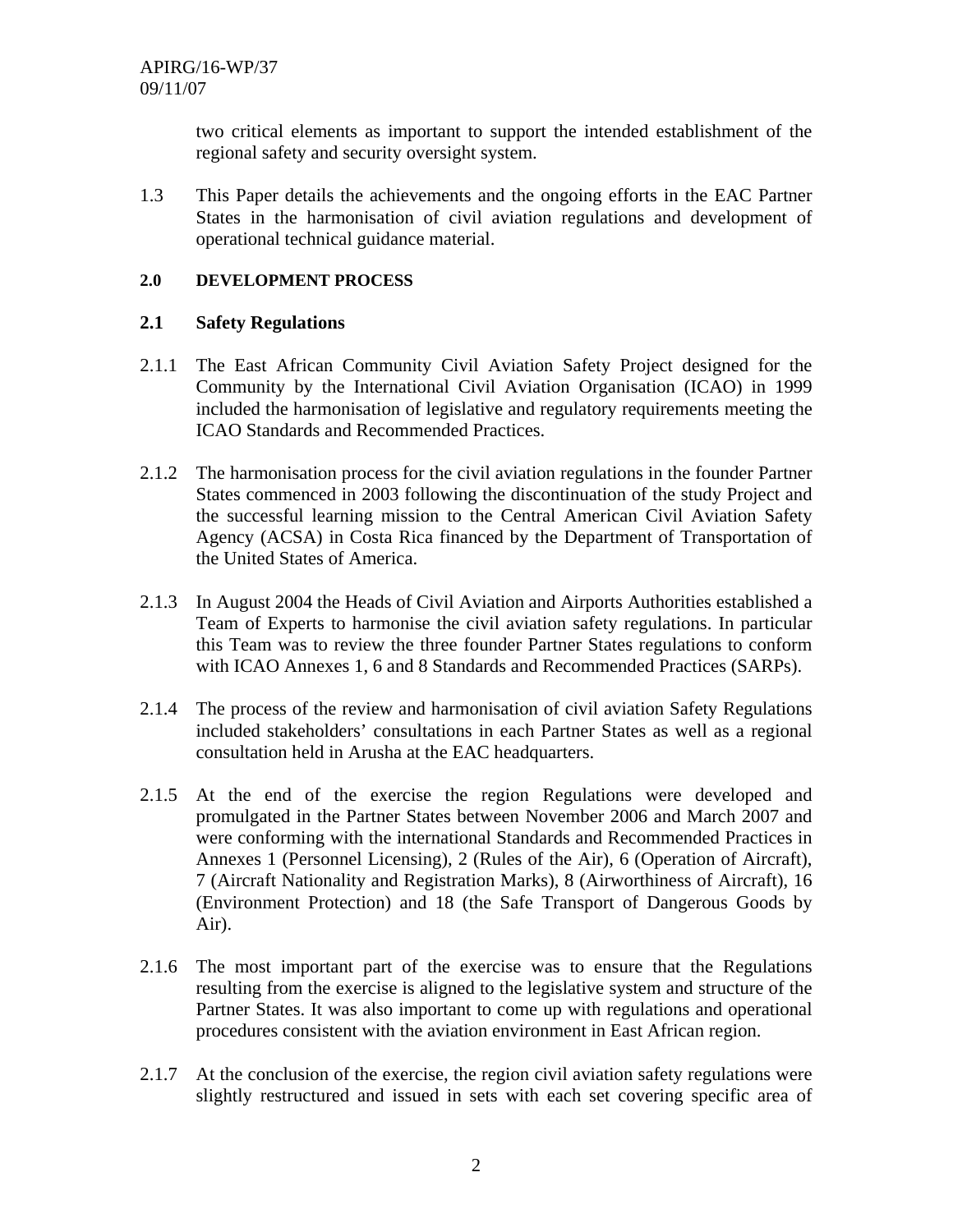speciality. Originally, each Partner State had one set of regulations covering all subjects.

- 2.1.8 The following Regulations were published:
	- a) The Civil Aviation (Personnel Licensing) Regulations;
	- b) The Civil Aviation (Aviation Training Organisation) Regulations;
	- c) The Civil Aviation (Aircraft Registration and Marking) Regulations;
	- d) The Civil Aviation (Airworthiness) Regulations;
	- e) The Civil Aviation (Approved Maintenance Organisation) Regulations;
	- f) The Civil Aviation (Instruments and Equipment) Regulations;
	- g) The Civil Aviation (Operation of Aircraft) Regulations;
	- h) The Civil Aviation (Air Operator Certification and Administration) Regulations;
	- i) The Civil Aviation (Commercial Air Transport Operations by Foreign Air Carrier in and Out of Kenya/Tanzania/Uganda) Regulations;
	- j) The Civil Aviation (Aerial Work) Regulations;
	- k) The Civil Aviation (Rules of the Air and Air Traffic Control) Regulations; and
	- l) The Civil Aviation (Parachute Operations) Regulations.

### **2.2 Aerodrome and Aviation Security Regulations**

2.2.1 The process for harmonisation in the two areas started in April 2006 by establishing a Task Force by the Heads of Civil Aviation and Airport Authorities. The process were similar to the one explained above with built in stakeholders consultations. The developed draft regulations were submitted to Partner States for promulgation which is expected to be completed by the end of this year.

### **3.0 TECHNICAL GUIDANCE MATERIALS**

- 3.1 In order to support the implementation of the harmonised Regulations and assist the technical staff on how to conduct their functions uniformly, the EAC embarked on the development of technical guidance materials for the harmonised Regulations.
- 3.2 Similar processes as that for the development of Regulations was used with the formation of the Task Forces. It was utmost urgent to have the technical guidance material in place timely for the implementation of the harmonised regulations.
- 3.3 The identified technical guidance materials have been developed and now it is available to stakeholders.